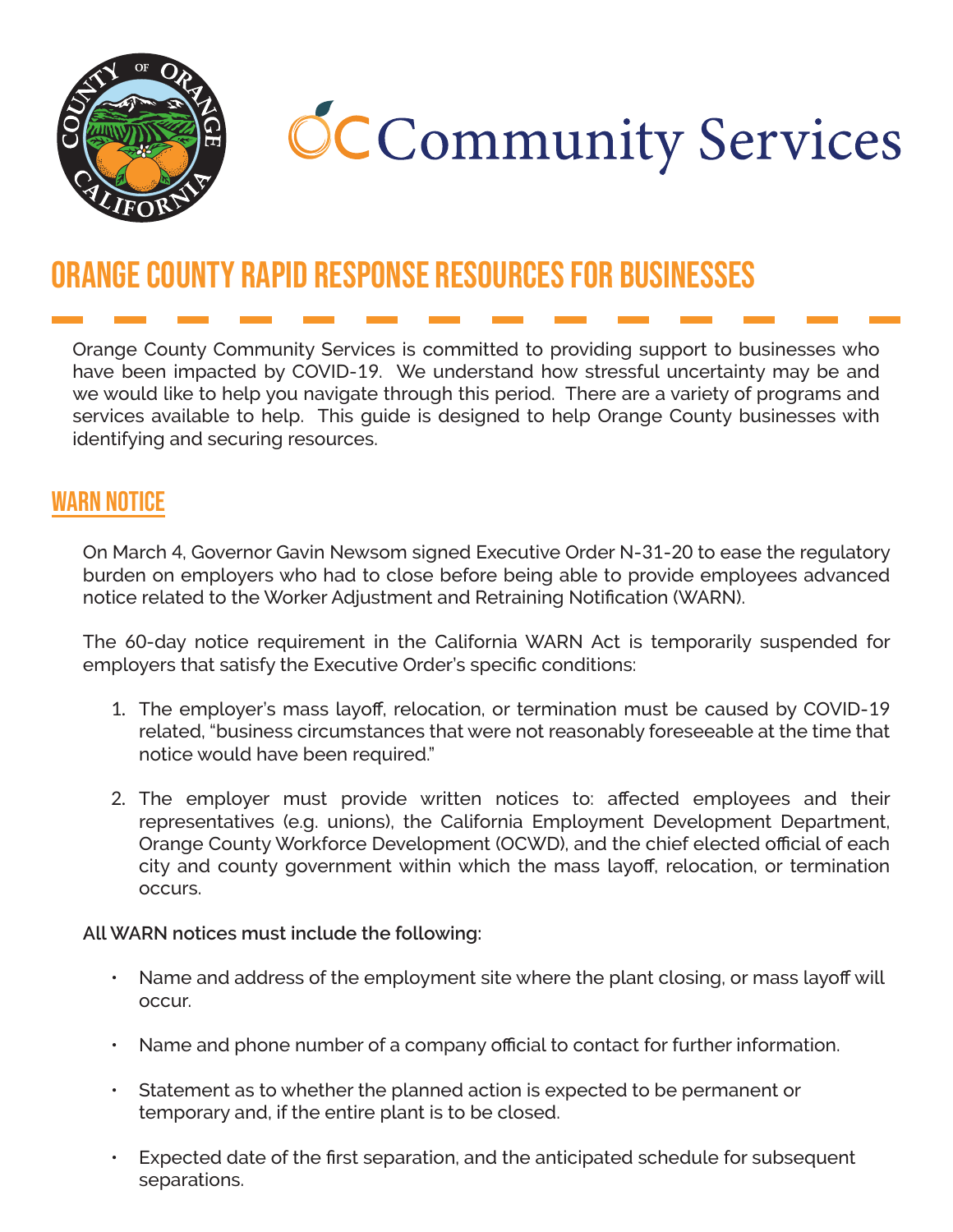- Job titles of positions to be affected, and the number of employees to be laid off in each job classification.
- For multiple lay-off locations, provide a breakdown of the number of affected employees and their job titles by each lay-off location.
- Indication as to whether or not bumping rights exist.
- Name of each union representing affected employees.
- Name and address of the chief elected officer of each union.

Whether your businesses is required to submit a WARN or not, employers are encouraged to immediately submit layoff notices via email to [Carma.Lacy@occr.ocgov.com](mailto:Carma.Lacy%40occr.ocgov.com?subject=Layoff%20Notice) for employees, and help us understand the broader impact to businesses and employees in Orange County.

Please be sure to email the following as cc:

State of California Employment Development Department - [eddwarnnotice@edd.ca.gov](mailto:eddwarnnotice%40edd.ca.gov?subject=)

Orange County Board of Supervisor Chair - [Michelle.Steel@ocgov.com](mailto:Michelle.Steel%40ocgov.com?subject=)

Orange County First District Supervisor - [Andrew.Do@ocgov.com](mailto:Andrew.Do%40ocgov.com?subject=)

Orange County Second District Supervisor - [Michelle.Steel@ocgov.com](mailto:Michelle.Steel%40ocgov.com?subject=)

Orange County Third District Supervisor - Donald. Wagner@ocgov.com

Orange County Fourth District Supervisor - [Fourth.District@ocgov.com](mailto:Fourth.District%40ocgov.com?subject=)

Orange County Fifth District Supervisor - [Lisa.Bartlett@ocgov.com](mailto:Lisa.Bartlett%40ocgov.com?subject=)

#### WARN NOTICE

The Work Sharing program helps employers and employees avoid some of the burdens that accompany a layoff situation. For instance, if employees are retained during a temporary slowdown, employers can quickly gear up when business conditions improve. Employers are then spared the expense of recruiting, hiring and training new employees. In turn, employees are spared the hardship of full unemployment.

For employers who must reduce their work force permanently, the Work Sharing program can be used as a means to avoid layoff.

Work Sharing is flexible. Employees may be rotated so different employees have reduced hours and wages each week. The flexibility of the Work Sharing program allows the employer to determine which employees will participate in Work Sharing. In addition, the employer determines which week(s) will have hour and wage reductions.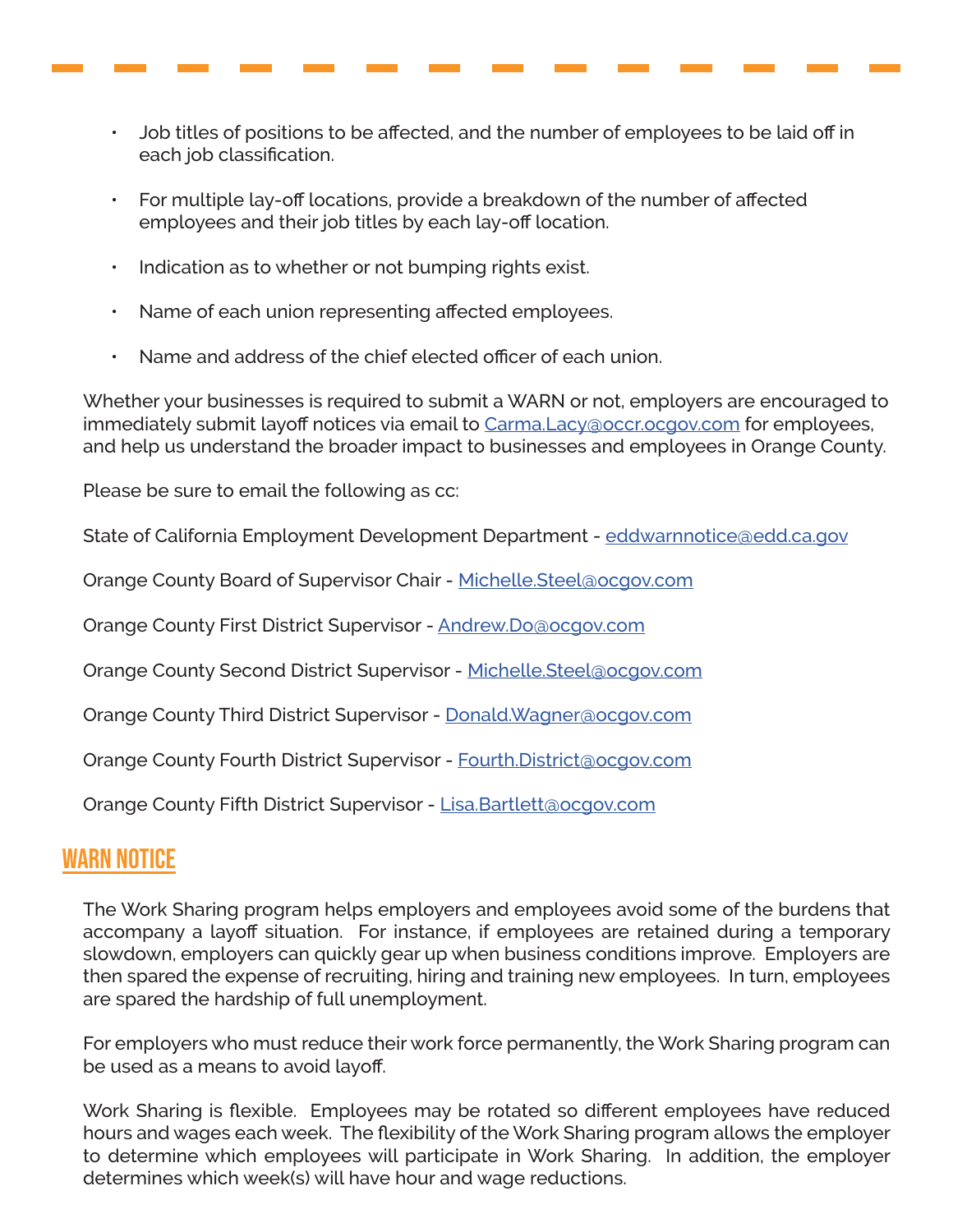A Work Sharing plan is approved for a 12-month period. If the employer continues to require Work Sharing in order to avoid layoffs, an application may be submitted for a subsequent plan. Such a plan may be approved immediately after a prior plan expires if the application is received timely.

A Work Sharing plan is not intended to be used for total layoffs during holiday periods. This would be in conflict with Unemployment Insurance Code Section 1279.5, which limits participation in the program to those employers who plan to reduce employees' hours of work, in lieu of layoff, to stabilize their work force by a sharing of the remaining work.

Employees participating in the Work Sharing program, if otherwise eligible, will receive the percentage of their weekly Unemployment Insurance benefit amount that equals to the percentage of the reduction in normal hours and wages for that week due to Work Sharing. If the percentage of wage reduction differs from the percentage of hour reduction, the amount payable is based on the lesser percentage.

Any additional wages earned during the week in the employment of an employer(s) other than the Work Sharing employer will be deducted dollar for-dollar from the Work Sharing benefits. The Work Sharing employer is required to maintain health and retirement benefits at the same level as prior to the reduction in hours and wages or to the same extent as employees not participating in the plan unless the reduction in benefits is applied equally to employees not participating in the Work Sharing program during the duration of the plan.

#### **To Apply or Learn about the Work Sharing Program**

[https://www.edd.ca.gov/pdf\\_pub\\_ctr/de](https://www.edd.ca.gov/pdf_pub_ctr/de8684.pdf)8684.pdf

[https://www.edd.ca.gov/unemployment/Work\\_Sharing\\_Program.htm](https://www.edd.ca.gov/unemployment/Work_Sharing_Program.htm)

### California Tax Assistance

State and federal tax filing deadlines have been extended. As shared by the State Franchise Tax Board, tax file and pay deadlines have been extended to July 15, 2020.

#### **Learn About State Postpones Tax Deadlines**

[https://www.ftb.ca.gov/about-ftb/newsroom/news-releases/](https://www.ftb.ca.gov/about-ftb/newsroom/news-releases/2020-3-state-postpones-tax-deadlines-until-j)2020-3-state-postpones-tax[deadlines-until-july-](https://www.ftb.ca.gov/about-ftb/newsroom/news-releases/2020-3-state-postpones-tax-deadlines-until-j)15-due-to-the-covid-19-pandemic.html

**COVID-19 updates from the California Franchise Tax Board**

[https://www.ftb.ca.gov/about-ftb/newsroom/covid-](https://www.ftb.ca.gov/about-ftb/newsroom/covid-19/index.html)19/index.html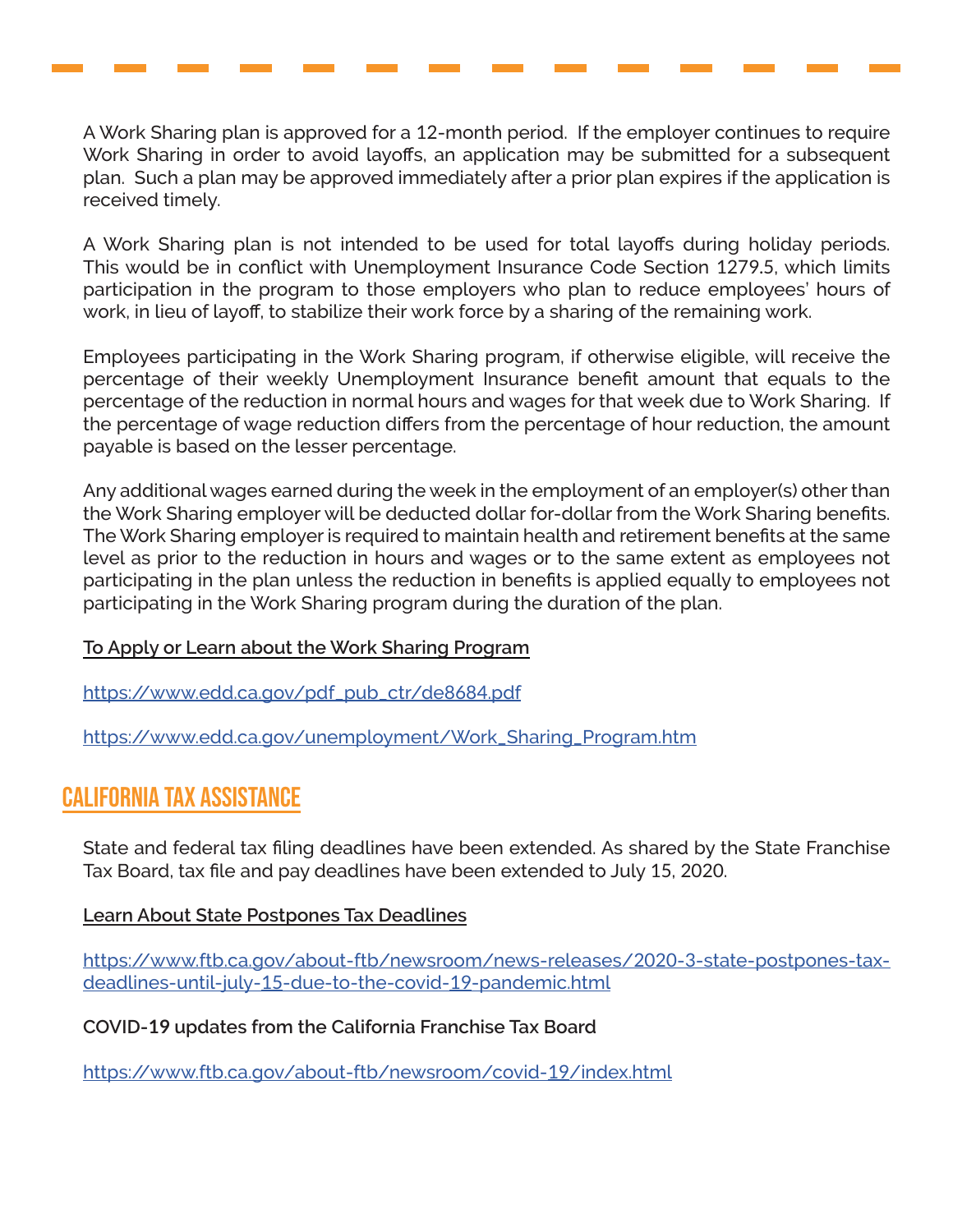#### **California Department of Tax and Fee Administration**

Visit the California Department of Tax and Fee Administration website to apply for special assistance, including filing and payment extensions, and/or relief from interest and penalties.

#### [https://www.cdtfa.ca.gov/services/covid](https://www.cdtfa.ca.gov/services/covid19.htm)19.htm

#### **California Employment Development Department**

Employers experiencing a hardship may request up to a 60-day extension from the Employment Development Department to file their state payroll reports and/or deposit state payroll taxes without penalty or interest.

[https://www.edd.ca.gov/about\\_edd/coronavirus-](https://www.edd.ca.gov/about_edd/coronavirus-2019.htm)2019.htm

## 2020 California Employer's Guide

On January 1, 2020, the California Employment Development Department published the 2020 California Employer's Guide, to help taxpayers understand their rights and responsibilities as an employer.

The guide provides information on:

- 1. Employer, employee, wages, payroll taxes, and registration procedures;
- 2. The 2020 forms, due dates, withholding schedules, payroll tax rates;
- 3. Employers subject to individual income taxes;
- 4. Electronic filing and payment requirements; and
- 5. Unemployment insurance benefits and the State Disability Insurance program.

#### **2020 California Employer's Guide**

[https://www.edd.ca.gov/pdf\\_pub\\_ctr/de](https://www.edd.ca.gov/pdf_pub_ctr/de44.pdf)44.pdf

## Orange county Small Businesss Development Center

Orange County Small Business Development Center (SBDC) is a no cost resource to small business owners and entrepreneurs. SBDC offers consulting services, training, programs, resources, workshops and access to funding as well as SBA loan application assistance. Orange County businesses may utilize SBDC services to apply for COVID-19 related funding offered through SBA and a network of more than 100 funding institutions.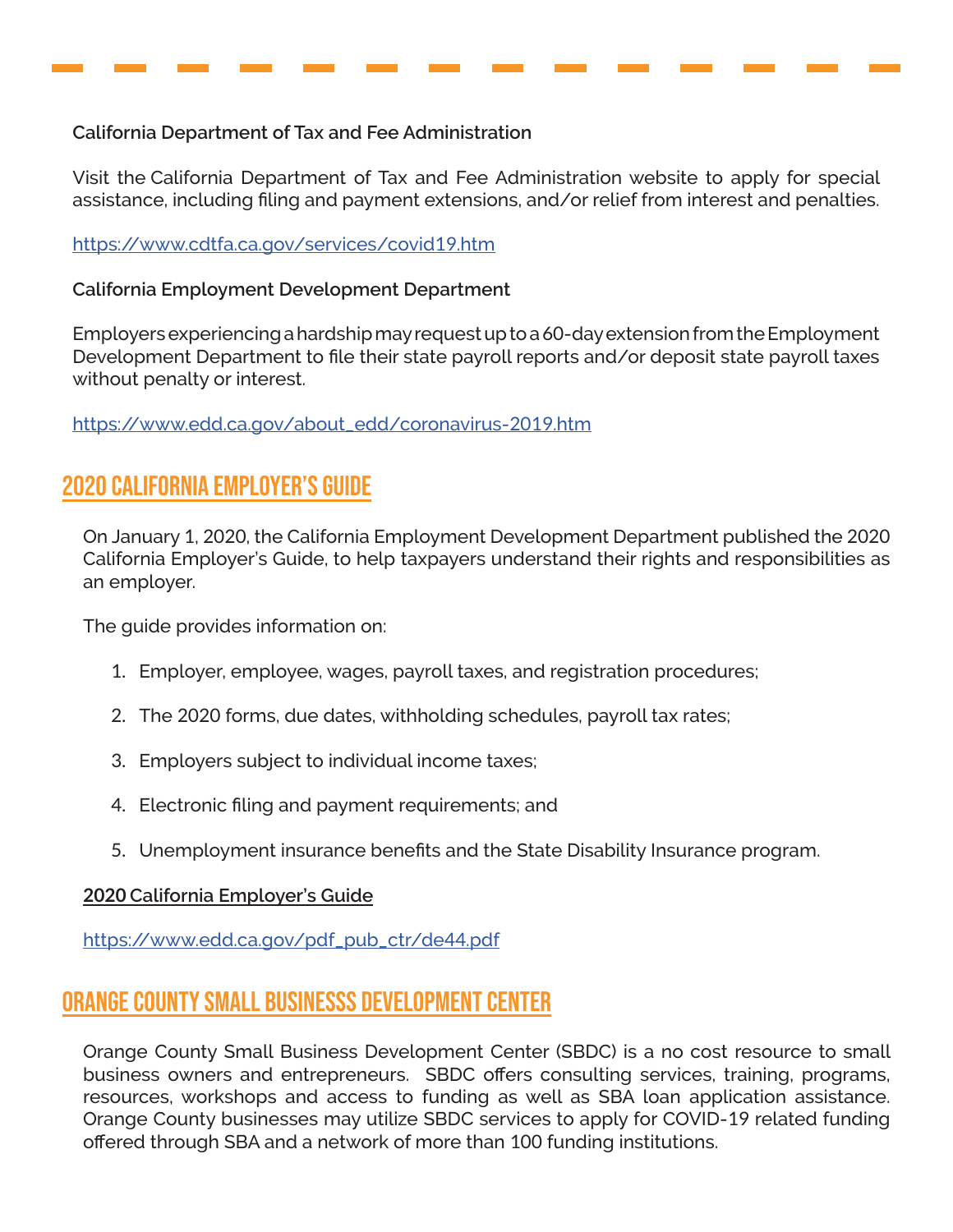**Economic Injury Disaster Loan (SBA)**

The U.S. SBA's COVID-19 Economic Injury Disaster Loan program is a direct loan by the SBA for up to \$2 million at a rate of 3.75 percent for small businesses and 2.75 percent for nonprofits. California businesses have access to this program through the SBA or the Orange County Small Business Development Center.

#### **Advance on Economic Injury Disaster Loan (SBA)**

SBA applicants can get an Advance on that Economic Injury Disaster Loan of up to \$10,000 within 3 days of a successful application. Any advance money received does not have to be repaid.

#### **7(a) Loan Program (SBA)**

7(a) program offers loan amounts up to \$5,000,000 and is an all-inclusive loan program deployed by lending partners for eligible small businesses within the U.S. States and its territories. The uses of proceeds include: working capital; expansion/renovation; new construction; purchase of land or buildings; purchase of equipment, fixtures; lease-hold improvements; refinancing debt for compelling reasons; seasonal line of credit; inventory; or starting a business.

#### **SBA Express Loan (SBA)**

Express loan program provides loans up to \$350,000 for no more than 7 years with an option to revolve. There is a turnaround time of 36 hours for approval or denial of a completed application. The permitted use is the same as the standard 7(a) loan.

#### **Community Advantage Loan (SBA)**

Community Advantage loan pilot program allows mission-based lenders to assist small businesses in underserved markets with a maximum loan size of \$250,000. The permitted use is the same as the standard 7(a) loan.

#### **504 Loan Program (SBA)**

504 loan program is designed to foster economic development and job creation and/or retention. The eligible use of funding is limited to the acquisition or eligible refinance of fixed assets.

#### **Microloan (SBA)**

The Microloan program involves making loans through nonprofit lending organizations to underserved markets. Authorized use of loan proceeds includes working capital, supplies, machinery & equipment, and fixtures (real estate excluded). The maximum loan amount is \$50,000 with the average loan size of \$14,000.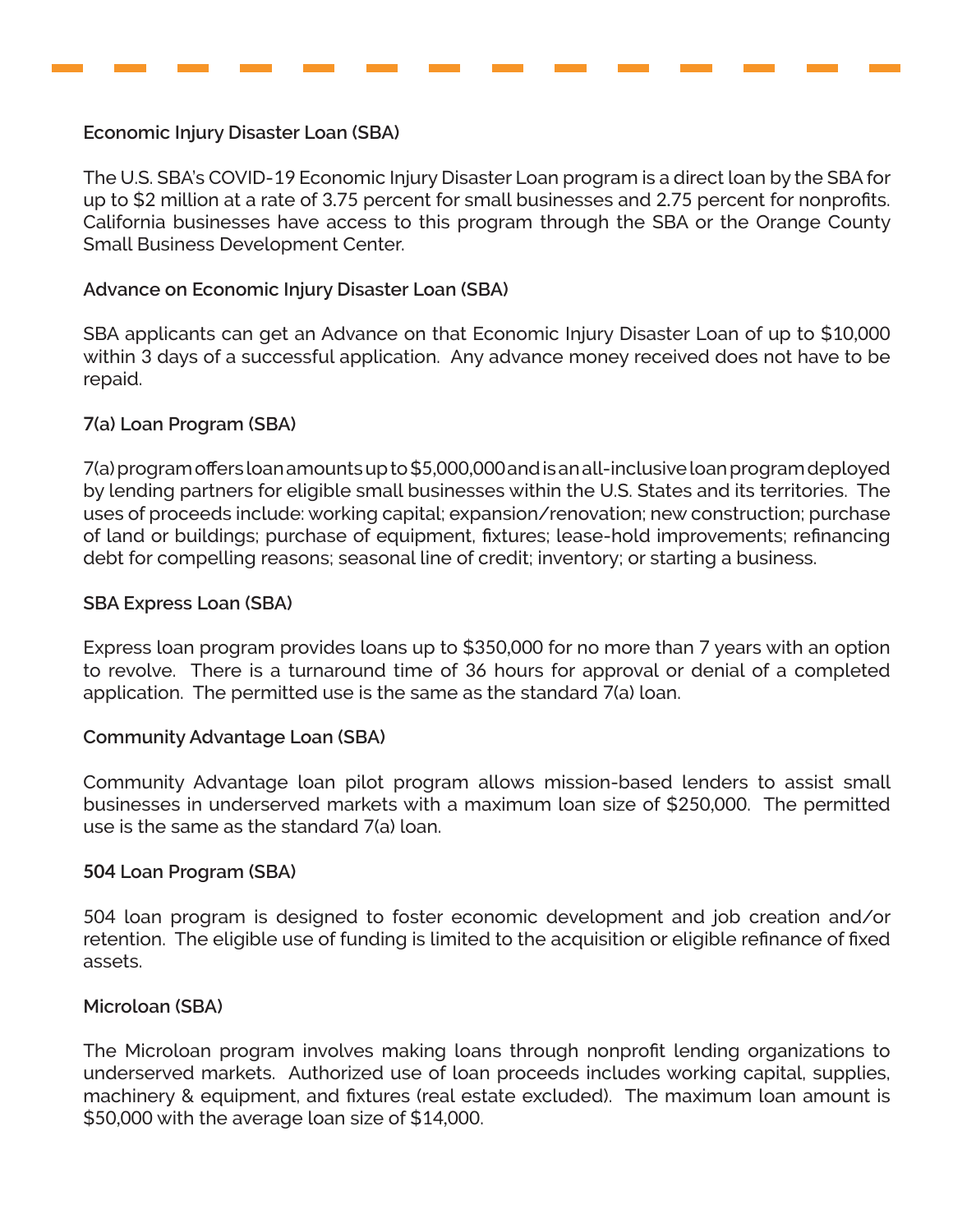#### **Paycheck Protection Program**

The Paycheck Protection Program is a loan designed to provide a direct incentive for small businesses to keep their workers on the payroll. SBA will forgive loans if all employees are kept on the payroll for eight weeks and the money is used for payroll, rent, mortgage interest, or utilities. You can apply through any existing SBA 7(a) lender or through any federally insured depository institution, federally insured credit union, and Farm Credit System institution that is participating. Other regulated lenders will be available to make these loans once they are approved and enrolled in the program. You should consult with your local lender as to whether it is participating in the program.

The following entities affected by Coronavirus (COVID-19) may be eligible:

- Any small business concern that meets SBA's size standards (either the industry based sized standard or the alternative size standard)
- Any business, 501(c)(3) non-profit organization, 501(c)(19) veterans organization, or Tribal business concern (sec. 31(b)(2)(C) of the Small Business Act) with the greater of:
	- » 500 employees, or
	- » That meets the SBA industry size standard if more than 500
- Any business with a NAICS Code that begins with 72 (Accommodations and Food Services) that has more than one physical location and employs less than 500 per location
- Sole proprietors, independent contractors, and self-employed persons

#### **Learn about Paycheck Protection Program**

[https://www.sba.gov/funding-programs/loans/coronavirus-relief-options/paycheck](https://www.sba.gov/funding-programs/loans/coronavirus-relief-options/paycheck-protection-program-pp)[protection-program-ppp](https://www.sba.gov/funding-programs/loans/coronavirus-relief-options/paycheck-protection-program-pp)

#### **Small Business Debt Relief (SBA)**

Small Business Debt Relief – if you are a current borrower under SBA 7(a), 504 loan program or a microloan, you are eligible for debt relief and SBA will cover all loan payments for 6 months. The SBA will also automatically pay the principal, interest, and fees of new 7(a), 504, and microloans issued prior to September 27, 2020.

For current SBA Service Disaster (Home and Business) Loans: If your disaster loan was in, "regular servicing," status on March 1, 2020, the SBA is providing automatic deferments through **December 31, 2020**.

What does an "automatic deferral" mean to borrowers?

- Interest will continue to accrue on the loan.
- 1201 monthly payment notices will continue to be mailed out which will reflect the loan is deferred and no payment is due.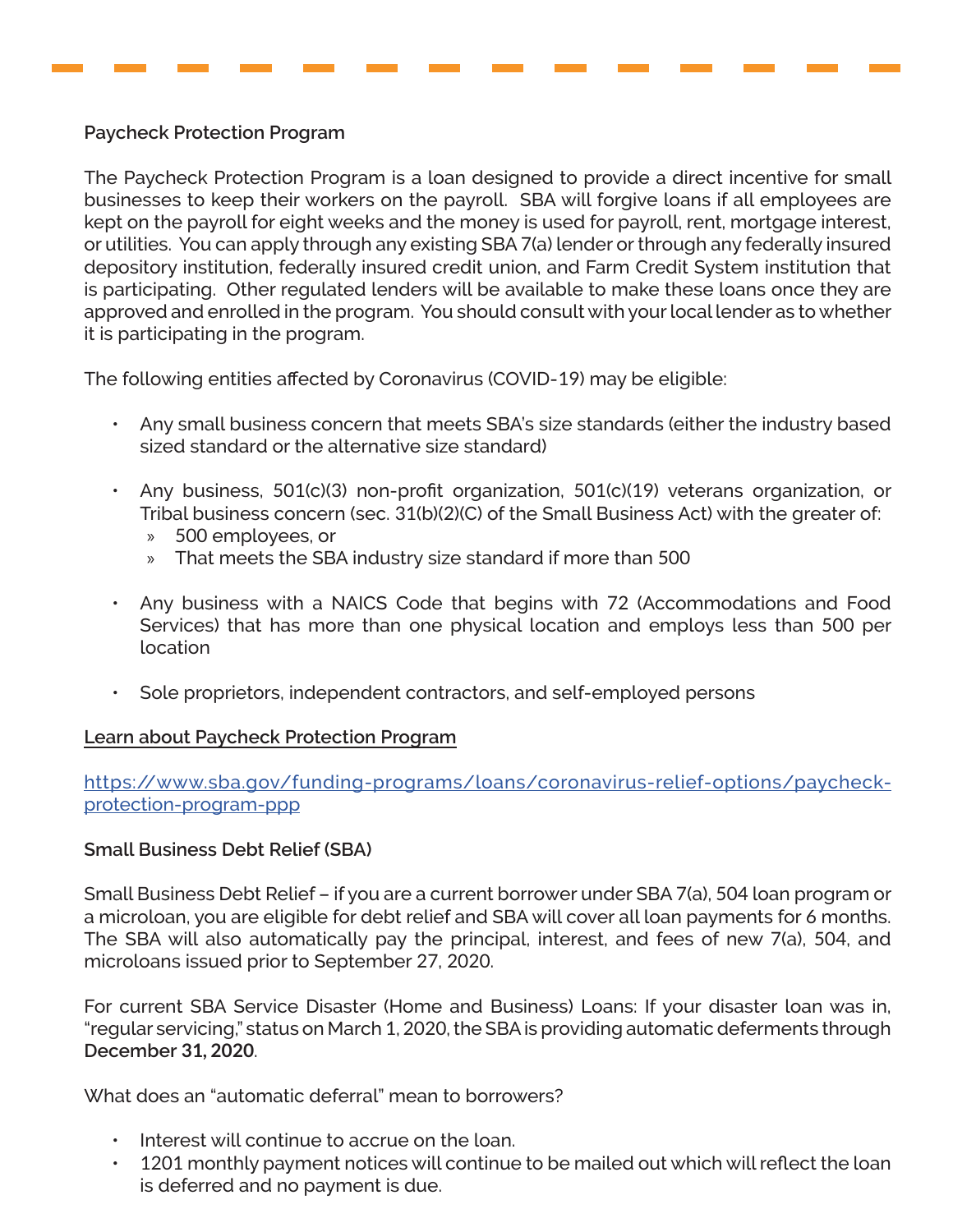• **The deferment will NOT cancel any established Preauthorized Debit (PAD) or recurring payments on your loan.**

*Borrowers that have established a PAD through Pay.Gov or an OnLine Bill Pay Service are responsible for canceling these recurring payments. Borrowers that had SBA establish a PAD through Pay.gov will have to contact their SBA servicing office to cancel the PAD.*

- Borrowers preferring to continue making regular payments during the deferment period may continue remitting payments during the deferment period. SBA will apply those payments normally as if there was no deferment.
- After this automatic deferment period, borrowers will be required to resume making regular principal and interest payments. Borrowers that cancelled recurring payments will need to reestablish the recurring payment.

If you have questions about your current loan and whether or not your loan is automatically deferred, please contact your Loan Servicing Office:

- Birmingham Disaster Loan Servicing Center:
	- » Phone: 800-736-6048
	- » Email: [BirminghamDLSC@sba.gov](mailto:BirminghamDLSC%40sba.gov?subject=)
- El Paso Disaster Loan Servicing Center:
	- » Phone: 800-487-6019
	- » Email: [ElPasoDLSC@sba.gov](mailto:ElPasoDLSC%40sba.gov?subject=)

#### **Contact Orange County Small Business Development Center**

<https://orangecountysbdc.org/contact-us/>

Telephone (714) 564-5200

#### **Contact SBA**

[disastercustomerservice@sba.gov](mailto:disastercustomerservice%40sba.gov%20?subject=) 

SBA 24-hour Customer Service Center at: 1-800-659-2955 / 1-800-877-8339 (TTY)

## CA Infrastructure and Economic Development Bank (IBank) Finance Programs

The State of California is allocating \$50 million to the Small Business Finance Center at California's IBank to mitigate barriers to capital for those small businesses (1-750 employees) that may not qualify for federal funds (including businesses in low-wealth and immigrant communities). The \$50 million allocation will be used to recapitalize the IBank Small Business Loan Guarantee Program.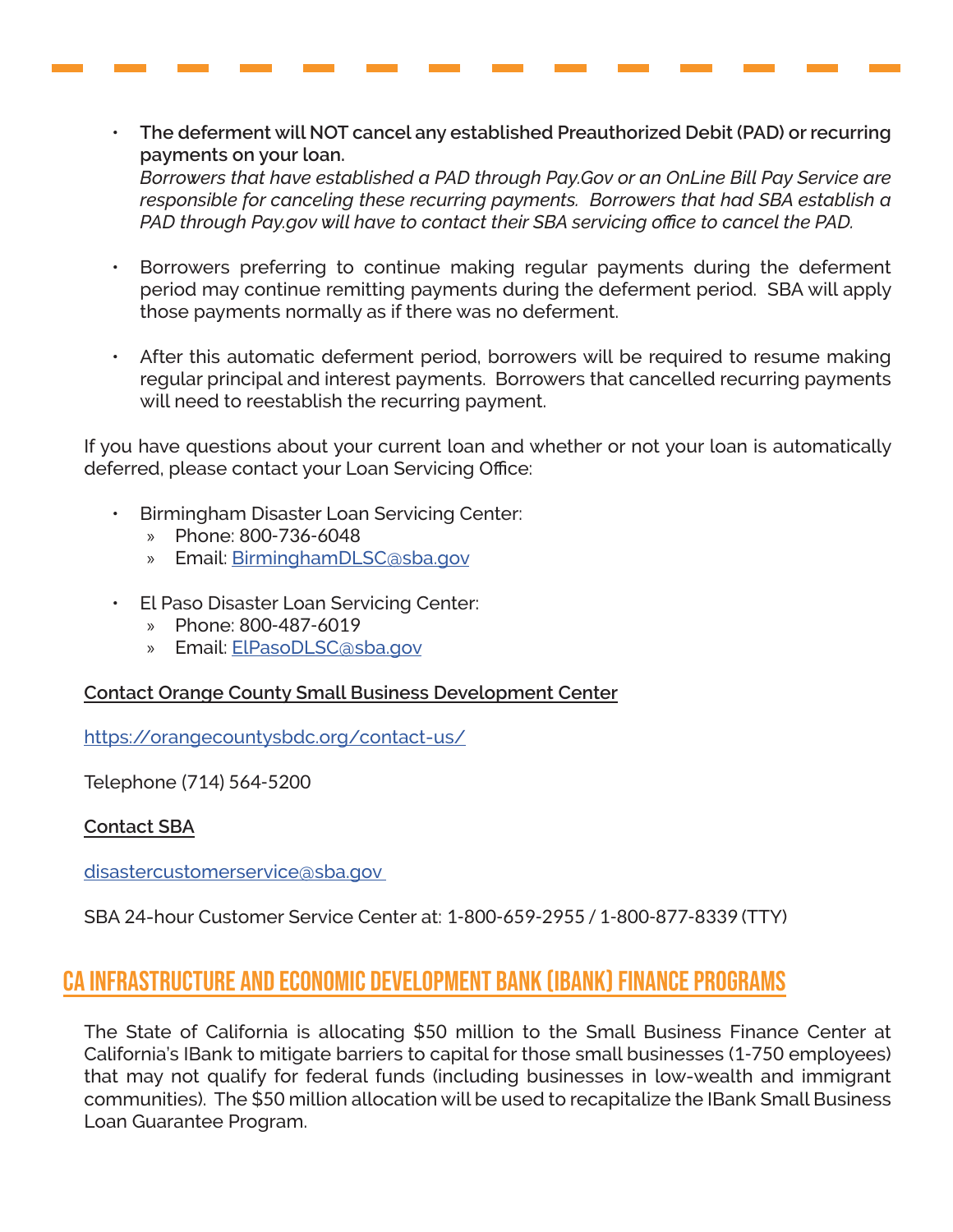#### **What to Know**

• Disaster Relief Loan Guarantee Program: This disaster program provides guarantees for loans of up to \$50,000 for small business borrowers in declared disaster areas.

#### **IBank Small Business Disaster Relief Loan Guarantee Program**

<https://www.ibank.ca.gov/small-business-finance-center/>

**How to contact IBank California Small Business Finance Center**

[IBank@IBank.ca.gov](mailto:IBank%40IBank.ca.gov%20?subject=)

## California Capital Access Program (CalCAP)

California Capital Access Program (CalCAP) (1-500 employees) is a loan loss reserve program that may provide applicants up to 100 percent coverage on losses as a result of certain loan defaults. Individual borrowers are limited to a maximum of \$2.5 million enrolled over a 3-year period. Contact a participating lender to enroll.

**Learn about CalCAP for Small Business**

[https://www.treasurer.ca.gov/cpcfa/calcap/sb/brochure.pdf](https://www.treasurer.ca.gov/cpcfa/calcap/sb/brochure.pdf )

**Contact Participating Lenders**

[https://www.treasurer.ca.gov/cpcfa/calcap/sb/institutions.pdf](https://www.treasurer.ca.gov/cpcfa/calcap/sb/institutions.pdf )

**Contact the California State Treasurer's Office**

[https://www.treasurer.ca.gov/cpcfa/calcap/sb/index.asp](https://www.treasurer.ca.gov/cpcfa/calcap/sb/index.asp )

## California-OSBA - Small Business Assistance & Resources

California's network of small business support centers assist businesses with determining which loans are best for them, develop resiliency strategies, and find other resources.

#### **Learn about California Small Business Assistance & Resources in Orange County**

[https://business.ca.gov/advantages/small-business-innovation-and-entrepreneurship/](https://business.ca.gov/advantages/small-business-innovation-and-entrepreneurship/how-we-can-help/co) [how-we-can-help/covid-](https://business.ca.gov/advantages/small-business-innovation-and-entrepreneurship/how-we-can-help/co)19-resources-map/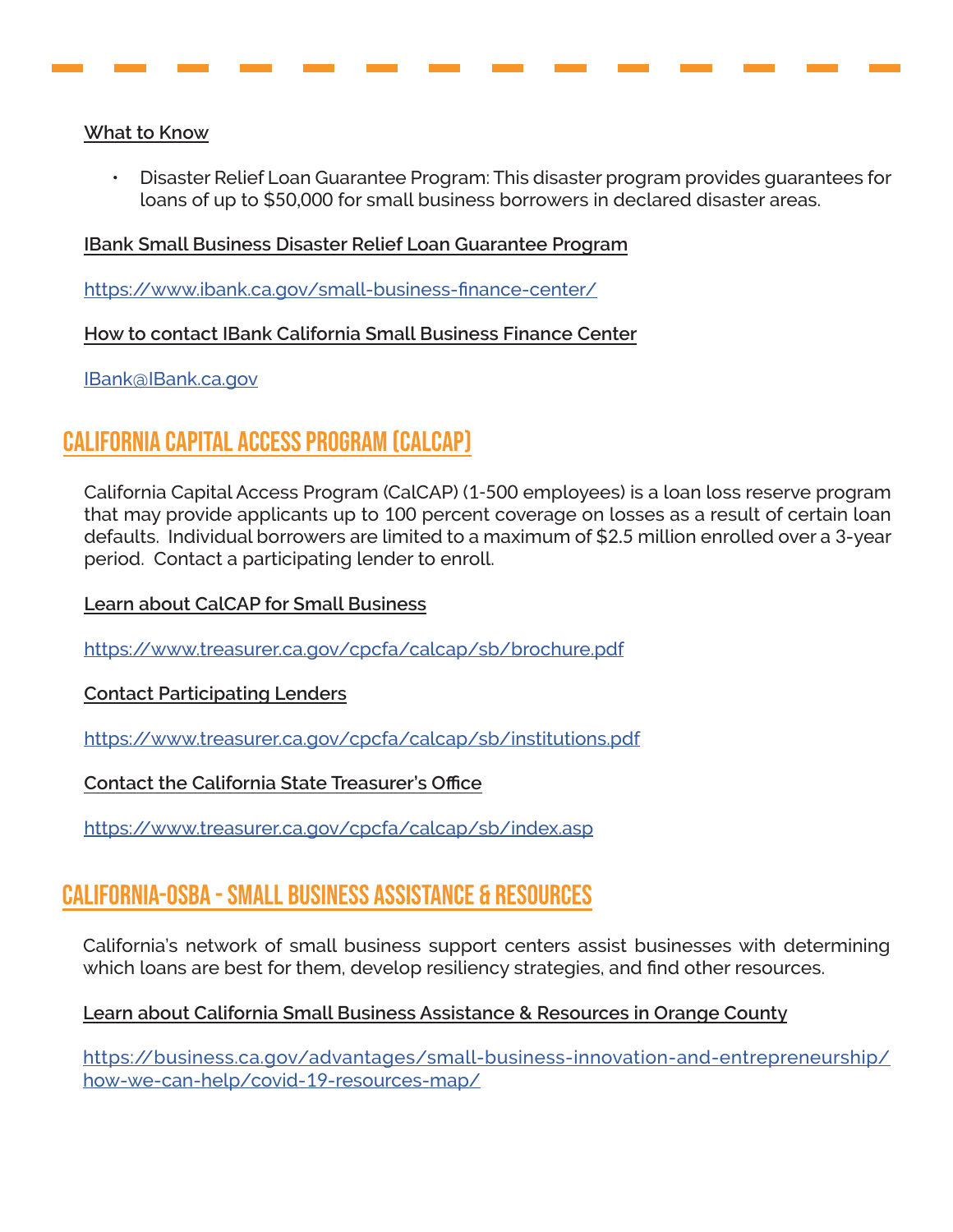## Governor's Office of Business and Economic Development (GO-Biz)

The Governor's Office of Business and Economic Development (GO-Biz) serves as the State of California's leader for job growth, economic development, and business assistance efforts. The GO-Biz teams is comprised of experts that span industries, geographies and business backgrounds. GO-Biz offers a range of no-cost consultation services to business owners including: attraction, retention and expansion services, site selection, permit assistance, regulatory guidance, small business assistance, international trade development, assistance with state government, and much more.

#### **Learn About GO-Biz External Resources**

[https://static.business.ca.gov/wp-content/uploads/](https://static.business.ca.gov/wp-content/uploads/2020/04/Technology-Products-and-Telework-Tips-Busi)2020/04/Technology-Products-and-[Telework-Tips-Businesses-Final.pdf](https://static.business.ca.gov/wp-content/uploads/2020/04/Technology-Products-and-Telework-Tips-Busi)

#### **Contact GO-Biz**

<https://gobiz.zendesk.com/hc/en-us/requests/new>

## Internal Revenue Service

The IRS has established a special section focused on steps to help taxpayers, businesses and others affected by the coronavirus.

#### **What to Know:**

- Several legislative and regulatory tax measures have been undertaken to mitigate the effects on businesses as a result of the COVID-19 outbreak.
- Businesses may have additional time to pay and file their taxes.
- Businesses who are employers may be eligible for credits related to workforce.
- Businesses will have opportunities to reduce their 2019 and 2020 income tax liability, and possibly claim refunds for prior tax years.

#### **Employee Retention Credit available for many businesses financially impacted by COVID-19**

The Employee Retention Credit is a fully refundable tax credit for employers equal to 50 percent of qualified wages (including allocable qualified health plan expenses) that Eligible Employers pay their employees. This Employee Retention Credit applies to qualified wages paid after March 12, 2020, and before January 1, 2021. The maximum amount of qualified wages taken into account with respect to each employee for all calendar quarters is \$10,000, the maximum credit for an Eligible Employer for qualified wages paid to any employee is \$5,000.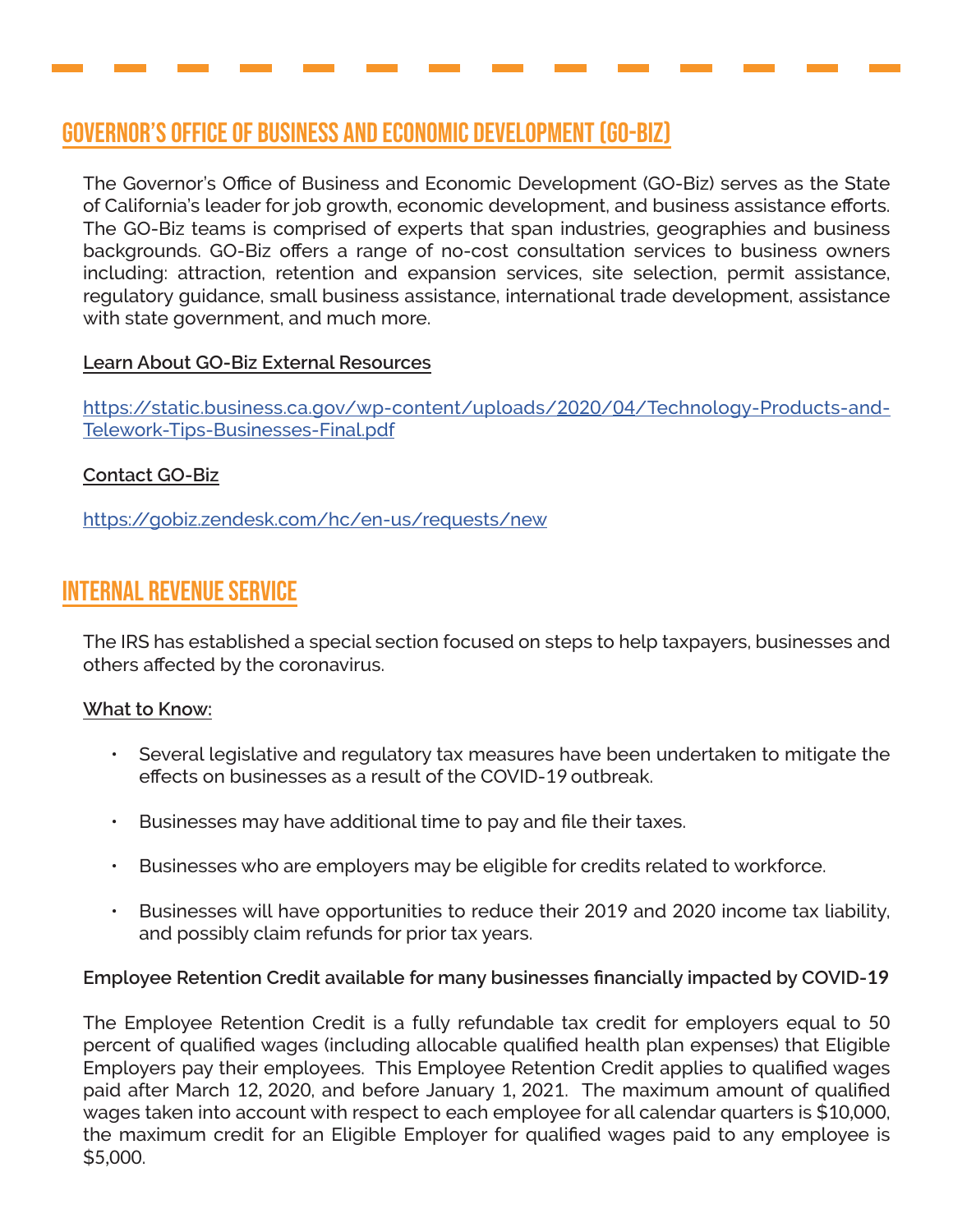#### **Learn About Employee Retention Credit**

[https://www.irs.gov/newsroom/faqs-employee-retention-credit-under-the-cares-act](https://www.irs.gov/newsroom/faqs-employee-retention-credit-under-the-cares-act )

#### **COVID-19-Related Tax Credits for Required Paid Leave Provided by Small and Midsize Businesses**

The Families First Coronavirus Response Act (the FFCRA), signed by President Trump on March 18, 2020, provides small and midsize employers refundable tax credits that reimburse them, dollar-for-dollar, for the cost of providing paid sick and family leave wages to their employees for leave related to COVID-19.

The FFCRA gives businesses with fewer than 500 employees (referred to throughout these FAQs as Eligible Employers) funds to provide employees with paid sick and family and medical leave for reasons related to COVID-19, either for the employee's own health needs or to care for family members. Workers may receive up to 80 hours of paid sick leave for their own health needs or to care for others and up to an additional 10 weeks of paid family leave to care for a child whose school or place of care is closed or child care provider is closed or unavailable due to COVID-19 precautions. The FFCRA covers the costs of this paid leave by providing small businesses with refundable tax credits. Certain self-employed individuals in similar circumstances are entitled to similar credits.

#### **Learn About IRS Tax Credits for Required Paid Leave Provided by Small and Midsize Businesses**

https://www.irs.gov/newsroom/covid-19[-related-tax-credits-for-required-paid-leave](https://www.irs.gov/newsroom/covid-19-related-tax-credits-for-required-paid-leave-provided-by-small-)[provided-by-small-and-midsize-businesses-faqs](https://www.irs.gov/newsroom/covid-19-related-tax-credits-for-required-paid-leave-provided-by-small-)

#### **Tax Credit for Qualified Family Leave Wages**

The Family and Medical Leave Act (FMLA) generally entitles eligible employees of covered employers to unpaid, job-protected leave for specified family and medical reasons. The FFCRA amended the FMLA (these FAQs refer this portion of the FFCRA as "the Expanded FMLA") to require an Eligible Employer to provide qualified family leave wages when an employee is unable to work or telework due to a need for leave to care for a child of the employee if the child's school or place of care has been closed, or because the child care provider of the child is unavailable, for reasons related to COVID-19.

Qualified family leave wages are wages (as defined in section 3121(a) of the Internal Revenue Code for social security and Medicare tax purposes) that Eligible Employers must pay eligible employees for periods of leave during which they are unable to work or telework due to a need for leave to care for a child of such employee if the child's school or place of care has been closed, or because the child care provider of the child is unavailable, due to COVID-19 related reasons. The first 10 days for which an employee takes leave for this reason may be unpaid. However, during that 10-day period, an employee may be entitled to receive qualified sick leave wages as provided under the ESPLA or may receive other forms of paid leave, such as accrued sick leave, annual leave, or other paid time off under the Eligible Employer's policy. After an employee takes leave for 10 days, the Eligible Employer must provide the employee with qualified family leave wages for up to ten weeks.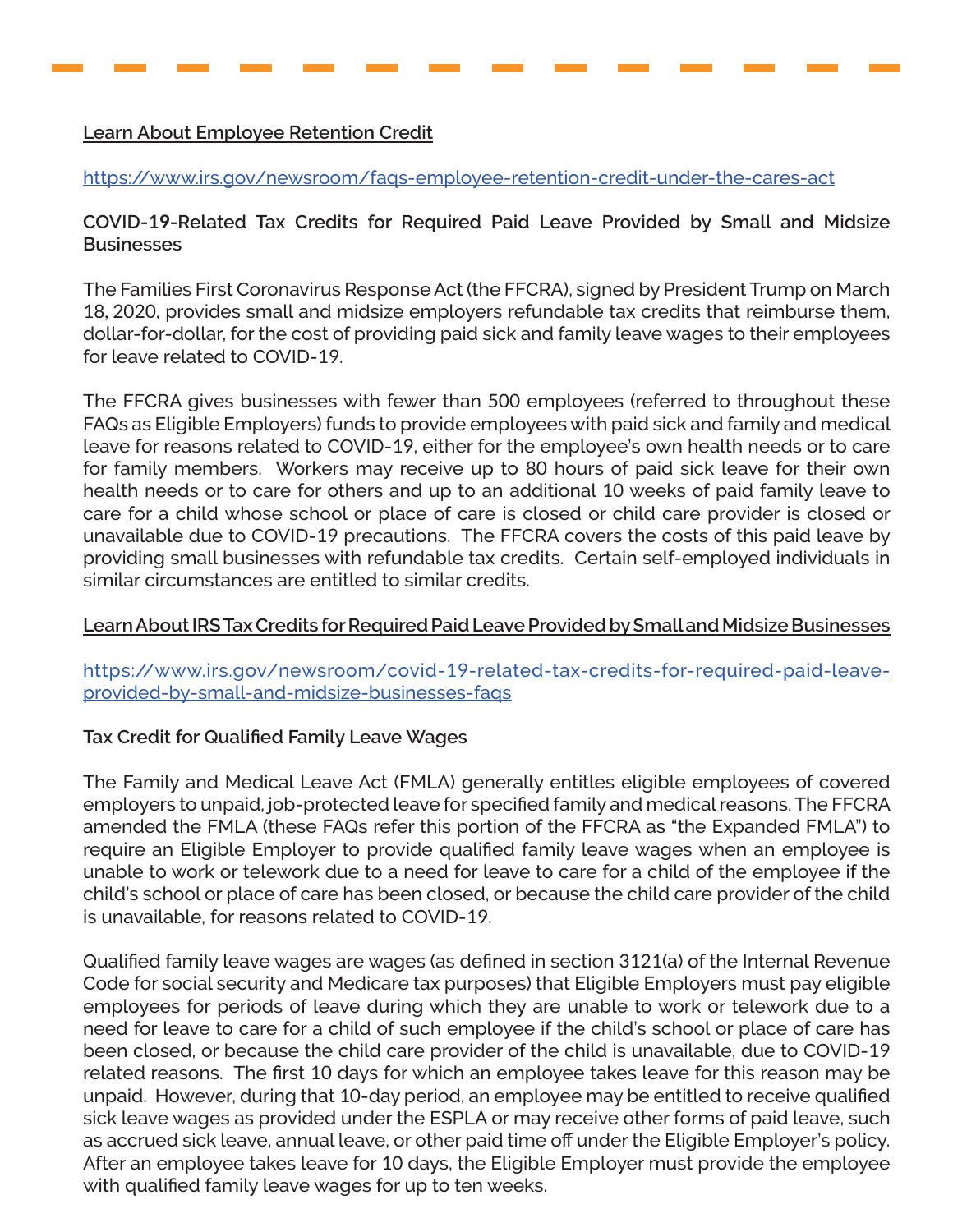An Eligible Employer may claim a fully refundable tax credit equal to 100 percent of the qualified family leave wages (and allocable qualified health plan expenses and the Eligible Employer's share of Medicare tax on the qualified family leave wages) it pays.

#### **Learn About Tax Credit for Qualified Family Leave Wages**

https://www.irs.gov/newsroom/covid-19[-related-tax-credits-for-required-paid-leave](https://www.irs.gov/newsroom/covid-19-related-tax-credits-for-required-paid-leave-provided-by-small-)[provided-by-small-and-midsize-businesses-faqs](https://www.irs.gov/newsroom/covid-19-related-tax-credits-for-required-paid-leave-provided-by-small-)

## Orange County Grants / Programs

The OC Community Resilience Fund is a collaborative response by the Orange County philanthropic community seeking to strengthen and support community-based organizations who serve vulnerable communities most impacted by the COVID-19 pandemic.

#### **What to know**

- The OC Community Resilience Fund will provide three types of grants to community providers:
	- » Funding to support community clinic operations for the purpose of providing preventative and medical services to those affected by COVID-19.
	- » Funding to support emergency grants to individuals affected by COVID-19 due to quarantine, business closures and/or lay-offs, school or other community program closures and/or lay-offs.
	- » Funding to support community-based organization operations for nonprofits serving vulnerable populations and who can present a clear case of direct impact due to the medical or economic effects impact of the pandemic. Support may also be given to nonprofits who have seen detrimental impacts to their fiscal and administrative operation as a result of a loss of revenue, fundraising, or staffing.

**Learn About the OC Community Resilience Fund** [https://charitableventuresoc.org/oc-community-resilience-fund-application/](https://charitableventuresoc.org/oc-community-resilience-fund-application/ )

## Orange County One-Stop Centers

Orange County offers two comprehensive One-Stop centers to assist businesses in finding and keeping workers with free postings of your employment opportunities, pre-screening of qualified candidates, and customized employee training sessions. The One-Stop center offers job listings, up-to-date economic and labor market information, skill assessments, information about local education and training providers, and assistance with filing claims for Unemployment Insurance. The center, also have resource centers with phones, fax machines, computers, and copy machines for use, free of charge. Business owners can also access the Internet and preview video training courses.